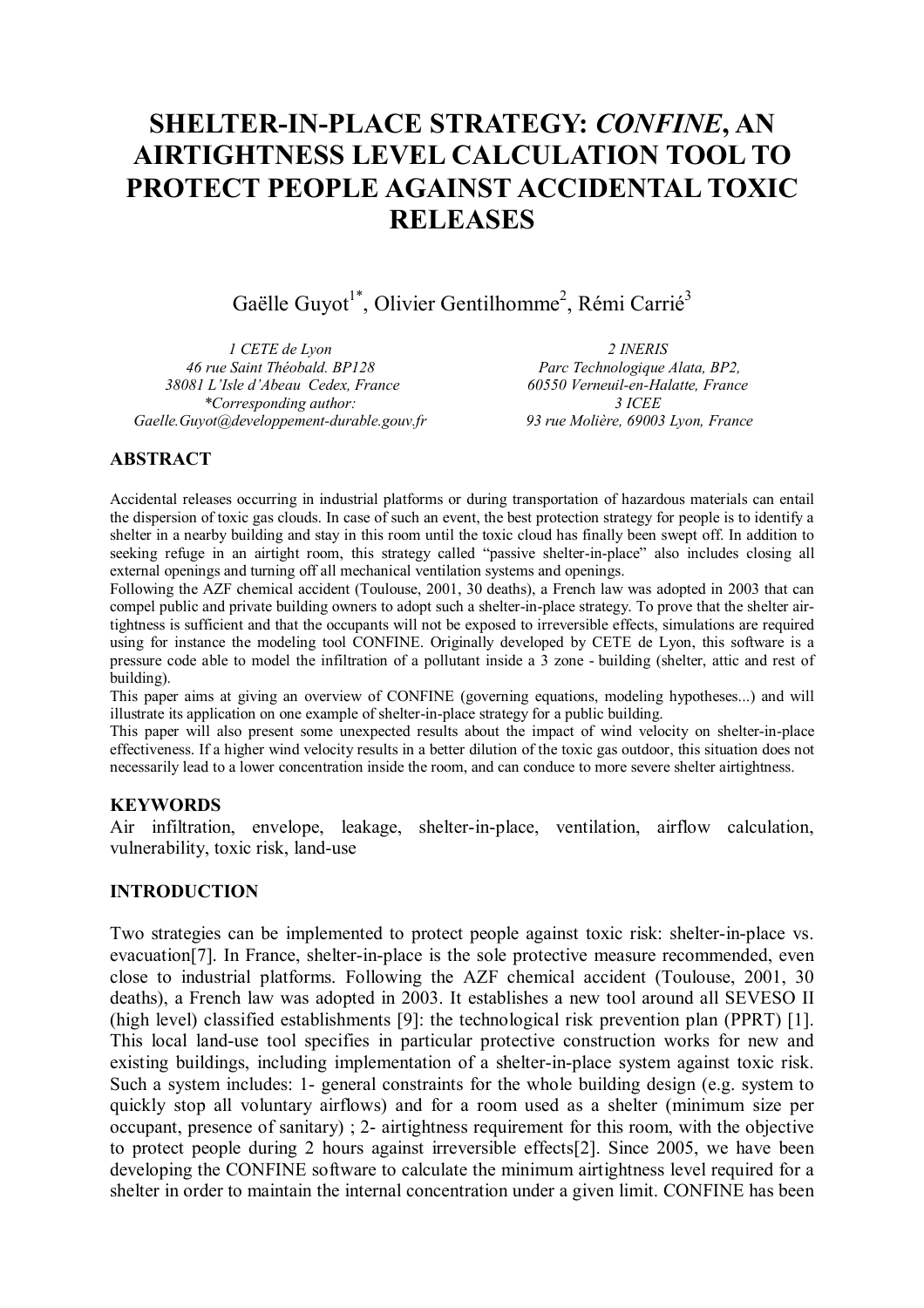designed as a practical tool for operational studies on exposed buildings. It is also used as a research and development tool, to work out regulations and help in decision-makings.

# **CONFINE'S OVERVIEW: THEORETICAL BASIS OF AN ORIGINAL APPROACH**

CONFINE is a pressure code, which considers that each building can be simplified into 3 aeraulic zones (shelter, attic space and rest of the building) delimited by 10 different types of surfaces (Table 1). Each zone is considered having the following homogeneous characteristics: temperature, reference relative pressure and concentration.  $\overline{\phantom{a}}$ 

| <b>Shelter surfaces</b>     | <b>Other surfaces</b>                | <b>ALLIV</b> |
|-----------------------------|--------------------------------------|--------------|
| Surface A: outdoor, upwind  | Surface F: Attic/outdoor             |              |
| Surface B: outdoor, at roof | Surface G: Attic/ Building           |              |
| Surface C: outdoor,         | Surface H: Building<br>/outdoor,     |              |
| downwind                    | upwind                               |              |
| Surface D: attic            | Surface I: Building/outdoor, at roof |              |
| Surface E: building         | Surface J: Building /outdoor,        |              |
|                             | downwind                             |              |

Table 1 and Figure 1 : 10 Types of surfaces used for the building modeling in CONFINE

CONFINE supposes also that all voluntary airflows are stopped and that the initial interior concentration is null. The calculation takes into account climate data, as well as aeraulic and geometric characteristics of the walls. Under these conditions, infiltration airflows are only due to wind pressure and stack effects, according to equations (1) and (2).

$$
p_{w, \text{surf}, i} = C_{p, i} 0.5 \rho_o V_{\text{build}}^2 \tag{1}
$$

$$
P(h) = P_o(h_{ref}) + p(h) = P_o(0) - \rho_o g h_{ref} + p(h_{ref}) - \rho g (h - h_{ref})
$$
 (2)

$$
\rho \approx \frac{P_o}{RT} \tag{3}
$$

With:

| $p_{w,\text{surf},i}$ : wind pressure on surface i (Pa) | h: height of a leakage default compared with                             |
|---------------------------------------------------------|--------------------------------------------------------------------------|
| $C_{p,i}$ : wind pressure coefficient of surface i      | ground(m)                                                                |
| (Pa). Source: EN 15242 [4]                              | $h_{ref}$ : reference height of the zone (m),                            |
| $\rho_0$ : outdoor air density (kg/m <sup>3</sup> )     | $0$ : dash referring to atmospheric characteristics                      |
| $v_{build}:$ wind velocity on building $(m/s)$ .        | $\rho$ : air density (kg/m <sup>3</sup> )                                |
| P: absolute pressure (Pa)                               | T: temperature (K), $T_{\text{indoor}}$ = 293.15 K                       |
| p: relative pressure (Pa)                               | $P_0$ : atmospheric pressure in normal conditions                        |
| g: acceleration of gravity (= $9.81 \text{ m/s}^2$ )    | R: universal gas constant $(287.055 \text{ J kg}^{-1} \text{ K}^{-1})$ . |
|                                                         |                                                                          |

Wind velocity impacting the building is based on the meteorological wind velocity (usually measured at 10 m) corrected according to the logarithmical Businger relation [5] with a Monin-Obukov length [6]. This relation takes into account building height, roughness length (relief) and atmospheric stability. This same relation is used by SEVESO industrials for their own previous atmospheric dispersion calculations. Common weather conditions are D5 and F3. The first letter corresponds to the atmospheric stability based on the Pasquill scale (from A: very unstable to F: very stable) while the second figure is the meteorological wind velocity.

Airflows through each surface are calculated using the power law equation (4) and by solving the system (5) of mass balance equations for each of the 3 zones. Results are the 3 reference pressure  $p(h_{ref})$ ; from which airflows can be calculated.

$$
q_{v_{i,\Delta P i,j}} = C_{i,j} \Delta P_{i,j}^{\ \ n} = C_{i,j} < P_{t,j} - P_{t,i} >^n \tag{4}
$$

For k =1,2,3: 
$$
\sum_{i,j} \mathbf{q}_{m,i,j,k} = \mathbf{0}
$$
 (5)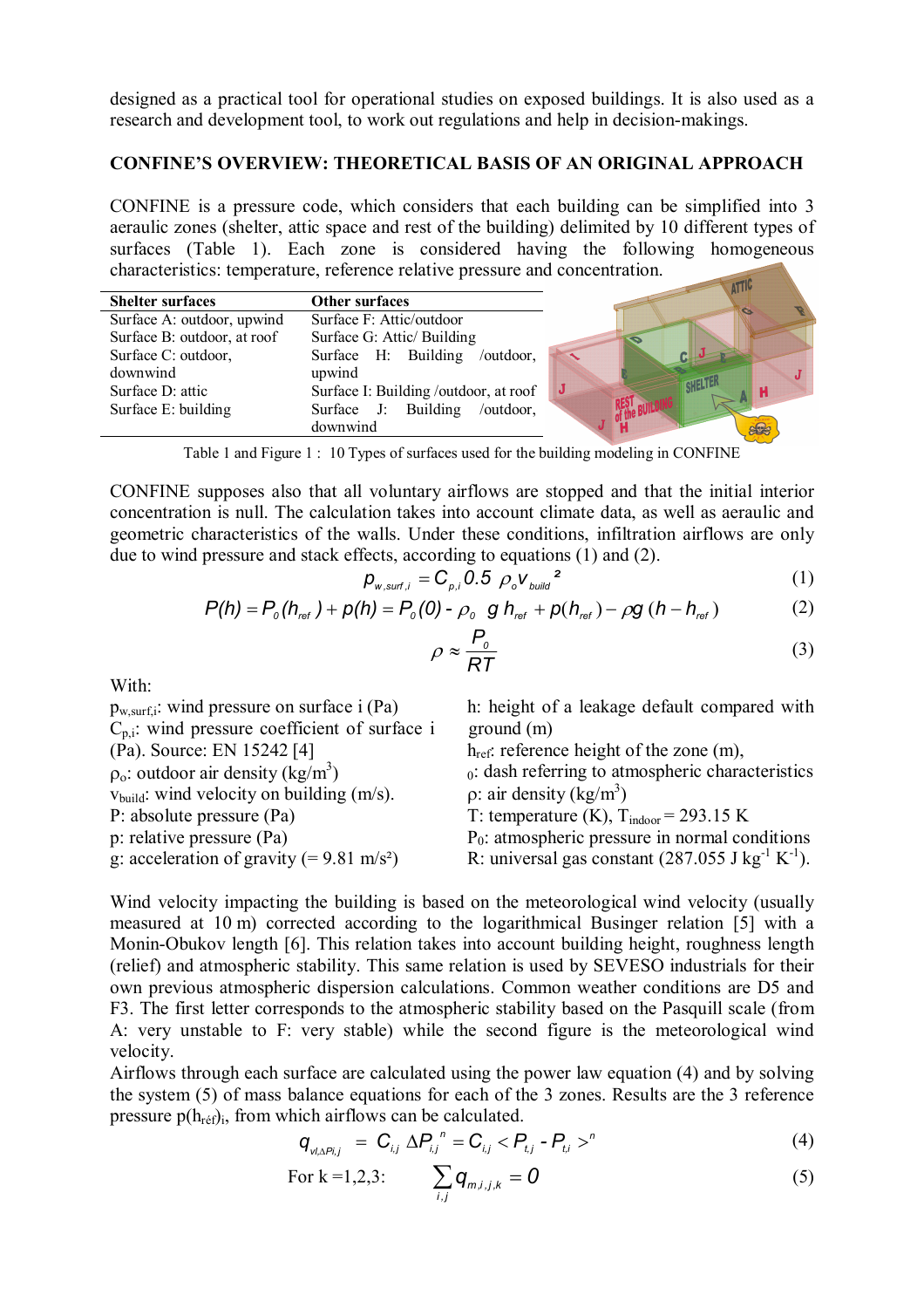With:

 $q_{vl,\Delta}$ P: volumic airflow through an opening with a pressure difference  $\Delta P$  across it  $(m^3.s^{-1})$ C: flow coefficient of the opening (airtightness defect)  $(m^3.s^{-1}.Pa^{-n})$ 

 $P_t$ : total pressure at both sides from the opening, including wind and stack effect (Pa) n: pressure exponent. Fixed to 2/3 in CONFINE (-)

i, subscripts referring to zones at both sides of the opening

 $\zeta a$ <sup>n</sup> = sign(a).|a|<sup>n</sup> by convention, depending on the direction of the flow

 $q_m$ : mass airflow through the opening  $(kg.s^{-1})$ 

Airtightness of each zone is modeled as a single central path located in the center of each surface listed in Table 1. The flow coefficient of this path  $C_{ii}$  is calculated with equation (6), distributing leakage index  $Q_{4Pa\_Surf}$  of the zone or of the adjacent zone proportionately to the area Si,j of this surface. Leakage index of zones "attic" and "rest of the building" are inputs of the CONFINE model: their values are given in tables and quite conservative.

$$
C_{i,j} = S_{i,j} * min(Q_{4Pa\_surf,i}, Q_{4Pa\_surf,j}) * (\frac{1}{4})^{\frac{2}{3}}
$$
(8)

$$
Q_{4Pa\_surf,i} = \frac{q_{v1,i,\Delta P=4Pa}}{\sum_{j} S_{i,j}}
$$
(9)

Once all airflows have been calculated, CONFINE calculates indoor concentration in each zone with the equation (8).

For i=1,2,3 
$$
V_i \frac{dC_i}{dt} = \sum_j (q_{V,j->i} C_j) - \sum_j q_{V,i->j} * C_i
$$
 (10)

With:

 $C_i$ ,  $C_j$ : concentrations in zones i et j (kg/m<sup>3</sup>)  $q_{v,i\rightarrow i}$ : volumic airflow from zone j to zone i  $\left(\frac{m^3}{s}\right)$  $j(m^3/s)$ 

 $q_{v, i\rightarrow j}$ : volumic airflow from zone i to zone

 $V_i$ : volume of the zone i  $(m^3)$ 

The limit indoor concentration in shelter, usually the French threshold of irreversible effects, allows to calculate the minimum airtightness level required for the shelter, which is expressed as the air exchange rate at 50 Pa (9).

$$
n_{\text{50},i} = \frac{\sum_{j} S_{i,j}}{V_i} \left(\frac{50}{4}\right)^{2/3} * Q_{\text{4Pa\_surf},i}
$$
 (11)

The tool CONFINE was validated through test cases with CONTAM 2.4b [3].

### **AN OPERATIONAL TOOL : CASE STUDY WITH A SCHOOL**

The school "Pasteur" is located about 1 kilometer away from an SEVESO classified establishment AS. Since 2009, a PPRT constrains such a building to set a shelter-in-place system, in order to protect occupants from a toxic chlorine cloud (Table 2).

| Duration | Concentration | Wind velocity | Atmospheric | Outdoor                   | Roughness length |
|----------|---------------|---------------|-------------|---------------------------|------------------|
| 'min)    | (ppm)         | (m/s)         | stability   | temperature $(^{\circ}C)$ | (m)              |
| 60       |               |               |             | $20^{\circ}\mathrm{C}$    | 0.95             |

Table 2. Characteristics of the chlorine toxic cloud

A vulnerability diagnostic of the building led to identify a shelter composed of 3 classrooms and a part of a central corridor. It can accommodate all 164 children and adults of the school with all needed characteristics: a floor area of 248 m<sup>2</sup>, more than the recommended 1.5 m<sup>2</sup> per head; a volume of 960 m<sup>3</sup>, more than the recommended  $3.6m<sup>3</sup>$  per head; no external surface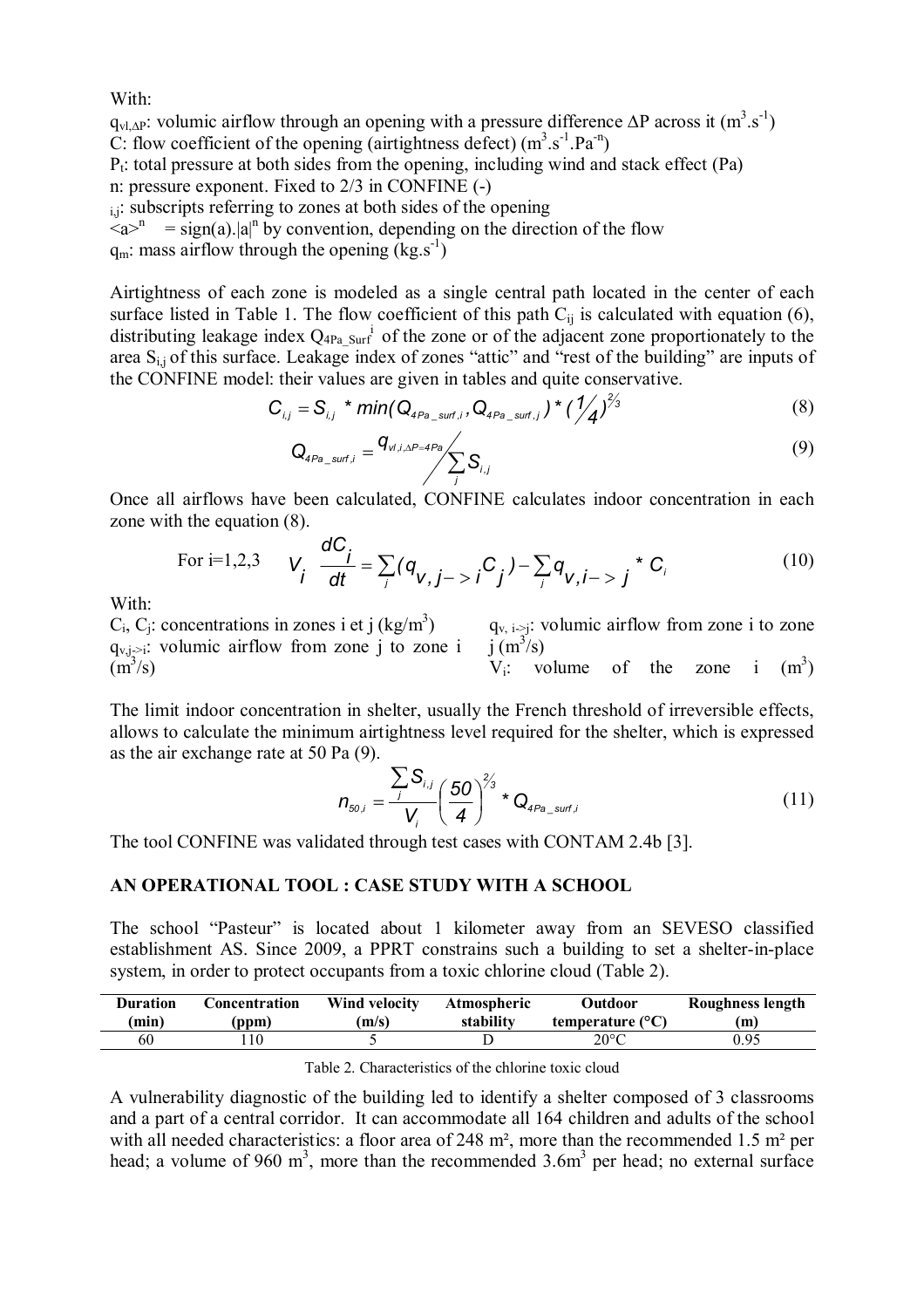directly exposed to the industrial site; only one sanitary and 2 doors should be installed. In the classrooms, closing windows can stop ventilation. Whereas, since the ventilation of sanitary is ensured by a mechanical system, this room requires the installation of additional elements: an emergency circuit breaker and devices to close rapidly the air inlets. Table 3 lists all input data finally used in the CONFINE model.

|      |                                          |                                                           |                                     | 11821                                                                                         |
|------|------------------------------------------|-----------------------------------------------------------|-------------------------------------|-----------------------------------------------------------------------------------------------|
|      |                                          |                                                           |                                     |                                                                                               |
|      |                                          |                                                           |                                     |                                                                                               |
|      |                                          |                                                           |                                     |                                                                                               |
| 1122 | $\sqrt{\text{shelter}}$ (m <sup>3)</sup> | 960                                                       | $Q_{4Pa}$ Surf,attic $(m^3/h/m^2)$  | 30                                                                                            |
| 869  | $\ell_{\text{attic}}$ (m <sup>3</sup> )  | 1469                                                      | $Q_{4Pa\_Surf,building}(m^3/h/m^2)$ |                                                                                               |
|      | 175<br>411                               | Surface $H(m^2)$<br>Surface I $(m^2)$<br>Surface $J(m^2)$ | 1359<br>838<br>1144                 | $V_{rest of the building}$ (m <sup>-2</sup> )<br>$H_{building}(m)$<br>Slope of the roof $(°)$ |

Table 3. Input data

To protect people from irreversible effects of chlorine during the 2 hours, indoor concentration in the shelter should stay below 14 ppm. For this shelter in this school, CONFINE calculated that the airtightness level should be lower than  $n_{50} = 2.3 h^{-1}$ .

# **A DEVELOPMENT TOOL: STUDY OF WIND VELOCITY IMPACT**

To assess the climate influence on the minimum airtightness required for a shelter, two accidental scenarii are simulated on a building located only 200 m far away the loss of containment. First, the toxic gas cloud atmospheric dispersion is studied using a integral-type model named PHAST, and then the infiltration of the cloud within the building is modeled using CONFINE.

## **1. Description of the investigated scenarii**

The two investigated scenarii are: a pipe failure connected to an ammonia vessel - the pipe diameter is 2" and the vessel is storing 40 ton of ammonia - and a catastrophic rupture of a wagon filled with 60 ton of chlorine. Both substances are pressurized liquefied gases initially stored at ambient temperature (20°C). All input data are listed in Table 4.

| <b>Scenario</b>                           |                          | Scenario a: Failure of the pipe<br>connection on a ammonia storage | <b>Scenario b: Catastrophic</b><br>rupture of a chlorine vessel |  |
|-------------------------------------------|--------------------------|--------------------------------------------------------------------|-----------------------------------------------------------------|--|
| Released product                          | [-]                      | Ammonia (NH <sub>3</sub> )                                         | Chlorine $(Cl2)$                                                |  |
| Maximum quantity<br>likely to be released | [ton]                    | 40                                                                 | 60                                                              |  |
| Product phase                             | $\vert$ – $\vert$        | Liquid                                                             | Liquid                                                          |  |
| Stored temperature                        | $\rm ^{\circ}C$          | 20                                                                 | 20                                                              |  |
| Stored pressure                           | [bar abs.]               | 8.5                                                                | 6,8                                                             |  |
| Type of release                           | $\blacksquare$           | Pipe connection failure                                            | Vessel rupture                                                  |  |
| Orifice diameter                          | $\lceil$ mm]             | 50                                                                 |                                                                 |  |
| Release height                            | m                        |                                                                    |                                                                 |  |
| Release direction                         | $\overline{\phantom{a}}$ | Horizontal                                                         |                                                                 |  |

Table 4. Input data for the investigated scenarios

### **2. Investigation on toxic cloud dispersion**

Both scenarii result in a two-phase outflow with the emission or "source term" characteristics detailed in .

| <b>Scenario</b>                  |                     | Scenario a $(NH_3)$  | Scenario b $(Cl2)$   |
|----------------------------------|---------------------|----------------------|----------------------|
| Released mass flow rate          | $kg/s$ ]            |                      |                      |
| Final velocity of the release    | $\lceil m/s \rceil$ | 221                  | 102                  |
| Final temperature of the release | [°C                 | $-33,4$              | -34                  |
| Released duration                | .sl                 | 3600                 | Instantaneous        |
| Liquid fraction                  |                     | 0.85                 | 0.84                 |
| Mean diameter of the droplets    | mm                  | $7.3 \times 10^{-5}$ | $2.0 \times 10^{-1}$ |

Table 5 : Source term" characteristics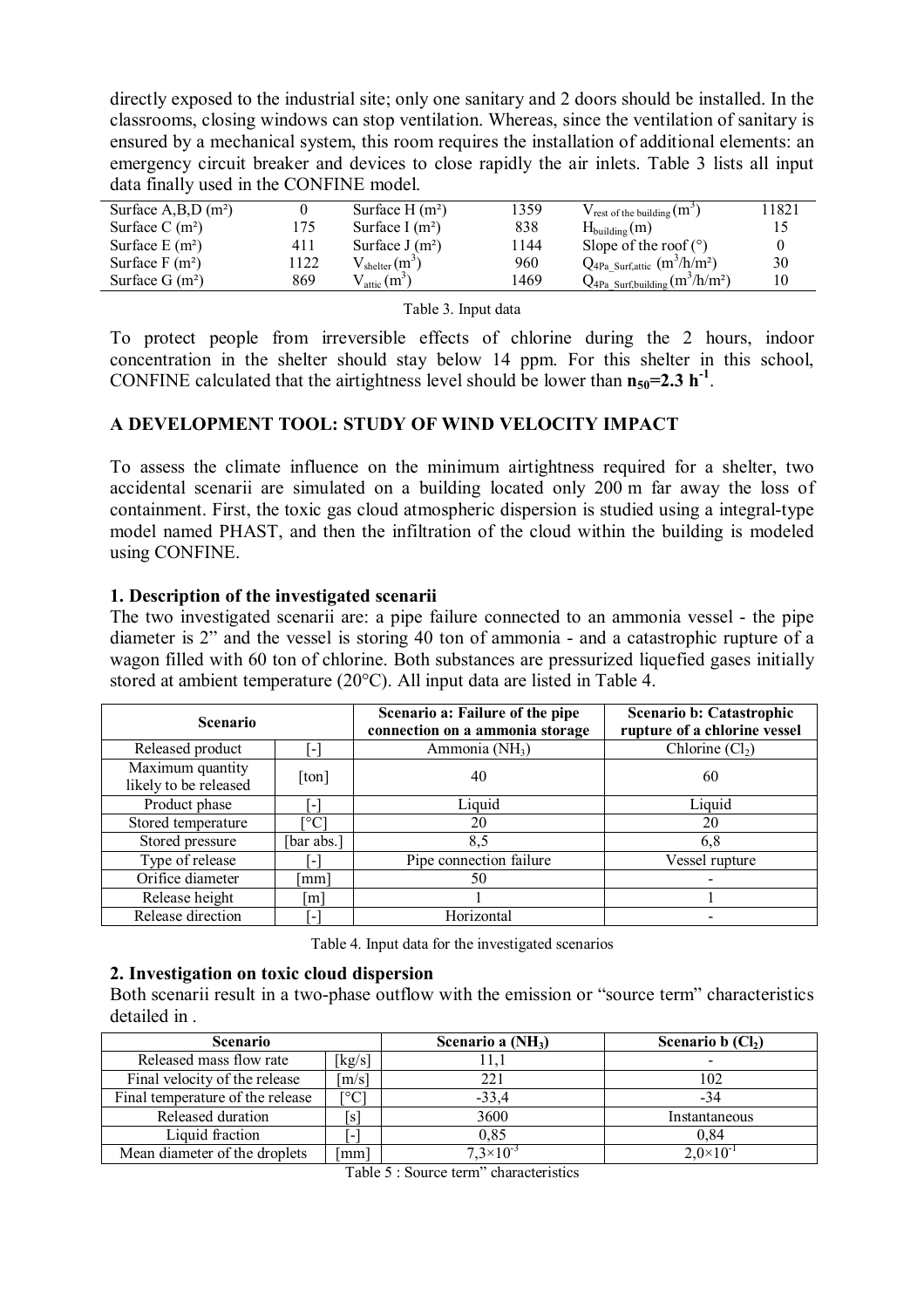The atmospheric dispersion of this "source term" was investigated using the integral-type model PHAST v6.4 supplied by DNV. The integral-type model is based on solving the governing fluid equations on a parametric way. It can handle the atmospheric dispersion of lighter-than-air products, heavier-than-air products or passive products. However, there are several drawbacks in the integral-type model. It assumes that the ground, over which the cloud is dispersing, is perfectly flat and presents a uniform roughness. In addition, the weather conditions are considered invariant during the whole release (in magnitude and in direction). The toxic cloud profiles concentration that will penetrate the building where is located the

shelter were obtained for 3 different weather conditions: D5, D10 and F3. The external temperature is 20°C. The roughness is equal to about 1 m. The results are obtained at 1 m above the ground. All results are summarized in Table 7.

| <b>Weather condition</b> | Scenario a $(NH_3)$ |                  | Scenario $b$ (Cl <sub>2</sub> ) |                  |  |
|--------------------------|---------------------|------------------|---------------------------------|------------------|--|
|                          | Maximum             | Profile duration | Maximum                         | Profile duration |  |
|                          | concentration (ppm) | (S)              | concentration (ppm)             | (S)              |  |
|                          | 6300                | 3600             | 21000                           | 440              |  |
|                          | 4700                | 3600             | 24000                           | 180              |  |
| <b>)10</b>               | 3580                | 3600             | 34000                           |                  |  |

Table 7. Main concentration profiles characteristics 200m far from the accident

Although one should not oversee the possible influence of atmospheric stability, it can be seen that a higher wind velocity tends to increase gas dilution. Yet, it does not necessarily mean that the toxic effects observed on a person located just outside the building will be less severe. This is the case for scenario (a) since the maximum concentration is reduced while the exposure duration remains constant  $(= 3600 \text{ s})$ . But, in scenario (b), since the exposure duration increases while the maximum concentration reduces, due to this longest duration, a person may be more sensitive to lower gas concentrations.

## **3. Calculation of the n50 of the shelter**

The building considered is an individual house with following characteristics (Table 8). The tool CONFINE was used to calculate the maximum n50 required for the shelter. Results are given in Table 9.

| Surface $A, B, I$ (m <sup>2</sup> ) |                   | Surface $G(m^2)$          | 100.2                                          | $V_{rest of the building}(m^2)$ |                               | 250.5   |  |
|-------------------------------------|-------------------|---------------------------|------------------------------------------------|---------------------------------|-------------------------------|---------|--|
| Surface C $(m^2)$                   | 7.5               | Surface $H(m^2)$          | 37.8<br>$H_{\text{building}}(m)$               |                                 |                               | 4.18    |  |
| Surface $D(m^2)$                    | 10.8              | Surface $J(m^2)$          | Slope of the roof $(°)$<br>69.25               |                                 |                               | $10-30$ |  |
| Surface $E(m^2)$                    | 26.3              | $V_{\text{shelter}}(m^3)$ | $Q_{4Pa}$ Surf, attic $(m^3/h/m^2)$<br>27      |                                 |                               | 30      |  |
| Surface $F(m^2)$                    | 163.8             | $V_{\text{attic}}(m^3)$   | $Q_{4Pa}$ Surf, building $(m^3/h/m^2)$<br>97.5 |                                 |                               | 2       |  |
| Table 8. Input datas                |                   |                           |                                                |                                 |                               |         |  |
| <b>Weather condition</b>            | $v_{build}$ (m/s) | $P_{wind,surfaceH}$ (Pa)  | $n_{50}$ (vol/h) - Scenario a                  |                                 | $n_{50}$ (vol/h) - Scenario b |         |  |
| F3                                  | 1.87              | 1.06                      | 23                                             |                                 | 11.3                          |         |  |
| D5                                  | 3.45              | 3.58                      | 6.5                                            |                                 | 5.8                           |         |  |
| D10                                 | 6.90              | 14.32                     | 2.0                                            |                                 | 4.6                           |         |  |

Table 9. Maximum n50 of the shelter (in vol/h at 50 Pa)

For this case study, a shelter-in-place system with an "easy to obtain" airtightness requirement for a room, will be efficient to protect people from irreversible effects caused by the dispersion of both scenarii.

In addition, it is important to note that if a higher wind velocity may increase gas dilution in the atmosphere, it can also entail a higher indoor gas concentration, and so, requests a more severe airtightness level for the shelter. In fact, a higher velocity increases the wall pressure on the building, which increases infiltrations (Table 9). Given this finding, and if relevant, it may be worth calculating the airtightness requirement even for the highest wind velocity.